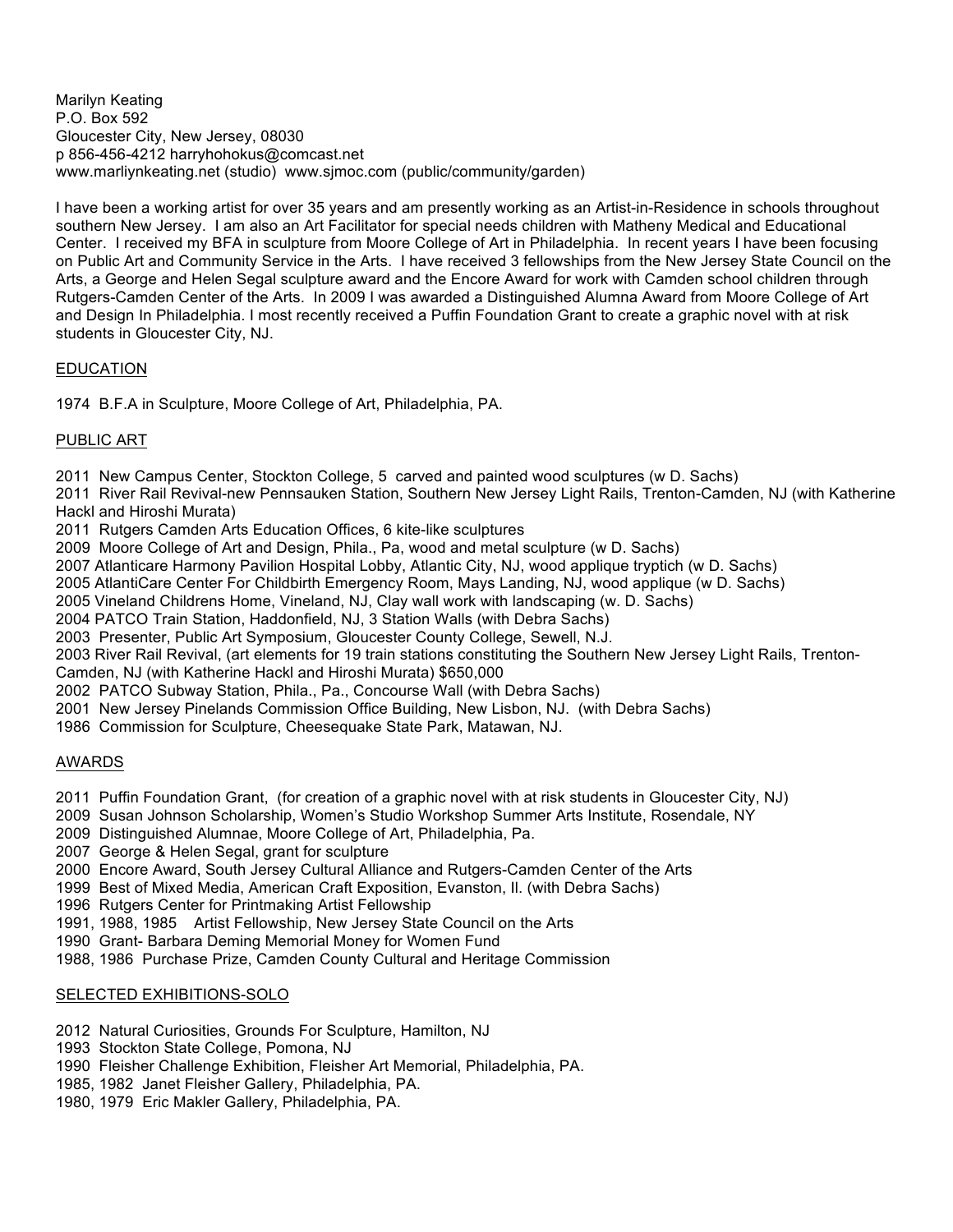#### SELECTED EXHIBITIONS-GROUP

2014 Kites, Eretz Israel Museum, Tel Aviv, Israel

- 2013-2014 N.J. Arts Annual: Currents in Contemporary Crafts, Noyes Arts Garage of Stockton College, Atlantic City, NJ
- 2013-2014 Collaboration, Kimmel Center for Performing Arts, Philadelphia, Pa. (with D. Sachs)
- 2012 Materiality, Moore College of Art and Design, Philadelphia, Pa.
- 2007 Domestic Bliss-ter, Hopkins House Gallery, Haddon Township, NJ, Bruce Garrity, curator
- 2007 Receive React Respond, Moore College of Art & Design, Philadelphia, Pa., Paul Hubbard, Jeanne Jaffe, Jennie Shanker, jurors
- 2006 Creative Exchanges, Artists in the Classroom, Rutgers Center for the Arts, Camden, NJ
- 2004 The Art of Survival, Herspace Breast Imaging Associates, West Long Branch, NJ, (Nanci Hersh, curator)
- 2003 Hackle, Murata, Keating: Perfect Together, Stedman Gallery, Rutgers University, Camden, NJ.
- 2002-2003 100 NJ Artists Make Prints, NJ State Museum, The Morris Museum, The Noyes Museum, NJ
- 2001 Facing Each Other: Prints Concerning Identity from the Rutgers Center for Innovative Print and Paper,
- Painted Bride Art Center, Philadelphia, Pa.
- 2000 Philadelphia Museum of Art Craft Show, Philadelphia, Pa. (with Debra Sachs)
- 2000 American Craft Exposition, Evanston, Il. (with Debra Sachs)
- 2000 "Paper Trail", Mason Gross School of the Arts Gallery, Rutgers University, New Brunswick, NJ
- 1999 Philadelphia Museum of Art Craft Show, Philadelphia, Pa. (with Debra Sachs)
- 1999 American Craft Exposition, Evanston, Il. (with Debra Sachs)
- 1998 "New Jersey Arts Annual: Crafts Transcending Tradition", Noyes Museum, Oceanville, NJ
- 1997 "In Full View", Stedman Gallery, Rutgers University, Camden, NJ, (Nancy McGuire, curator)
- 1997 "(Un)Common Threads: Weaving Narrative and Collaboration", Sleeth Gallery, Wesleyan College, Buckhannon, WV, (Eileen Foti, curator)
- 1997 "Diverse Narratives: Prints of the 21st Century", Hunterdon Art Gallery, Clinton, NJ, (Lynn Allen, curator)
- 1997 "Getting Hitched: Wedding Gowns & Nuptial Visions by Artists", Borowsky gallery, Philadelphia, Pa.,

(Anne Raman, curator)

- 1996 "Witness for Healing", Hicks Art Center, Newtown, Pa. (Patricia Stewart, curator)
- 1995 "Living It Up", Borowsky Gallery, Philadelphia, Pa. (Anne Raman, curator)
- 1994 "Birdhouses", The Society of Arts and Crafts, Pittsburgh, Pa.
- 1994 "Out of Bounds", Stedman Art Gallery, Rutgers University, Camden, NJ
- 1993 "The Art of Dressing: From Costume to Sculpture", Borowsky Gallery, Philadelphia, Pa. (Anne Raman, curator)
- 1993 "New Jersey Council on the Arts Fellowship Show", Stedman Gallery, Rutgers University, Camden, NJ
- 1993 "In Search of Excellence", New Jersey Designer Craftsmen, New Brunswick, NJ
- 1992 "Home Place", Henry Street Settlement House, NYC, NY
- 1992 "Goodbye to Apple Pie: Contemporary Artists View the Family in Crisis", DeCordova Museum, Lincoln, Ma. Nicholas Capasso, Curator
- 1992 "Points of the Compass: Recent Works by Alejandro Andreus, Nanette Carter, Glenn English, Debbie Kass, and Marilyn Keating", The Noyes Museum, Oceanville, NJ
- 1992 "Sculptural Variations", Nexus Gallery, Philadelphia, PA.
- 1992 "Serious Fun: Toys and Dolls Designed by Artists", The Society for Contemporary Crafts, Pittsburgh, PA.
- 1991 "Animal Magic", Nexus Gallery, Philadelphia, PA.
- 1991 "Beyond Aesthetics; Artworks of Conscience", Alternative Museum, New York, NY.
- 1991 "Identities-Gala 91", Moore College of Art, Philadelphia, PA.
- 1991 "Playing Around; Toys by Artists", DeCordova Museum, Lincoln, MA.
- 1990 "New Jersey Arts Annual: Crafts", Noyes Museum, Oceanville, NJ.
- 1989 "Smithsonian Craft Show", Washington D.C.
- 1989 "New Jersey State Council on the Arts Fellowship Show", Noyes Museum, Oceanville, NJ.
- 1989 "Whimsy, Fantasy, Satire", Views Gallery, Philadelphia, PA.
- 1988 "New Jersey Arts Annual: Fiber, Metal, Wood", Noyes Museum, Oceanville, NJ.
- 1988 "Smithsonian Craft Show", Washington, D.C.
- 1987 "Smithsonian Craft Show", Washington, D.C.
- 1987 "Philadelphia Craft Show", Philadelphia , PA.
- 1987 "A Telling Impulse", Pennsylvania Academy of Fine Arts, Philadelphia, PA.
- 1987 "Women's Expressive Lives", Muse Gallery, Philadelphia, PA., Judith Tannenbaum, juror
- 1987 "New Jersey Council on the Arts Fellowship Show", Morris Museum, Morristown, NJ.
- 1986 "New Visions of the Family", Muhlenberg College, Allentown, PA., Miriam Shapiro, juror
- 1986 "New Jersey Arts Annual: Painting and Sculpture", Noyes Museum, Oceanville, NJ.
- 1986 "Contemporary Arts: An Expanding View", Monmouth Museum of Art, Lincroft, NJ., and Squibb Gallery, Princeton, NJ., Helen Drutt English, juror
- 1984 "Ten Southern New Jersey Artists", Stedman Gallery/Rutgers University, Camden, NJ.
- 1983 "Celebration of New Jersey Artists", Noyes Museum, Oceanville, NJ.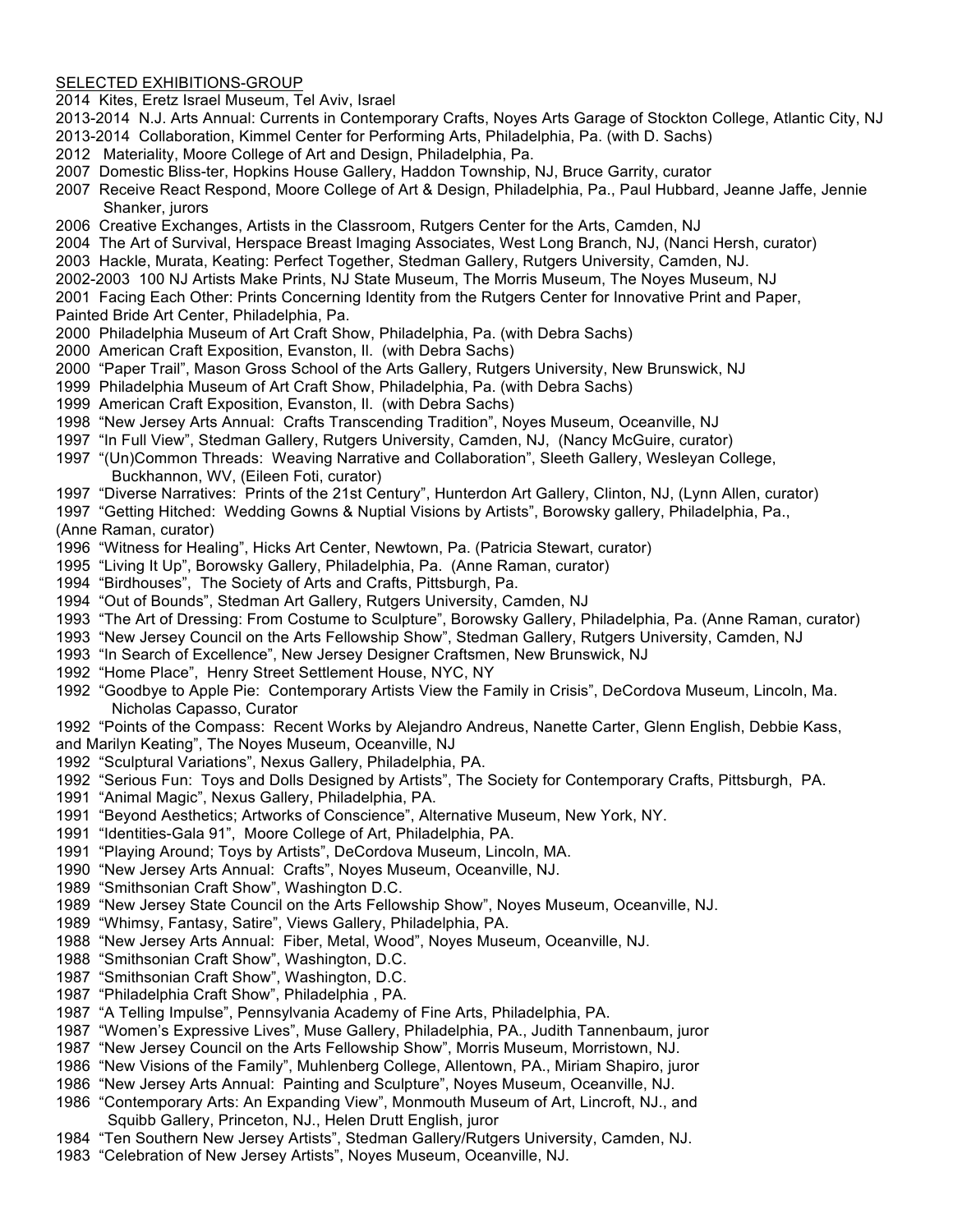## SELECTED COLLECTIONS

Camden County Art Collection New Jersey State Council on the Arts, Trenton, NJ New Jersey State Museum, Trenton, NJ Newark Public Library, Newark, NJ Noyes Museum, Oceanville, NJ. Hechinger Collection, Washington, D.C. South Jersey Museum of Curiosities, Gloucester City , NJ. Zimmerli Art Museum, New Brunswick, NJ The White House Helen Drutt English numerous private collections

## COMMUNITY PROJECTS

2014 Artists-in-Education residency: Kite workshop; All Saints School, Manahawkin, NJ

2012 -2013 Artists-in-Education residency: relief mixed media mural; Atlantic County Special Services School, Mays landing, NJ

2012-2013 Artists-in-Education residency: Kite workshop; Joyce Kilmer Elementary School, Trenton, NJ

2011 Artists-in-Education residency; Kite workshop; Down Township School, Newport, NJ

2010 Artists-in-Education residency; Kites and banners; Elmer Elementary, Elmer, NJ

2009-2013 Artists-in-Education residency; Garden Mosaic; Landis School, Vineland, NJ

2009 Artists-in-Education residency; 25' suspended cougar kite; Cranberry Pines Elementary, Medford, NJ

2008 Artists-in-Education residency; Kite Sculpture; Landis School, Vineland, NJ

2007-2008 Artists-in-Education residency; Garden Totems; Upper Pittsgrove Elementary School, Monroville, NJ 2006 Artists-in-Education residency; Paper, Sticks and String: after school program in Galloway Township, NJ Sponsored by Arts Horizons, NJ

2006 Artist-in-Education residency; KITES: Mannington Elementary School, Sponsored by Young Audiences, Arts for Learning

2005 Toy making residency; San Miguel Middle School, Camden, NJ, Sponsored by Rutgers University, Camden, NJ 2004-present (ongoing), Respond Park, Camden, NJ; working with children on various outdoor art projects to enhance this urban park environment. Sponsored by Rutgers University, Camden, NJ

2003-2008 Visual Poetry; places a visual artist and poet in New Jersey Abbott District Schools (poorer school districts) to bring unique creative programs to the children. Sponsored by Rutgers University, Camden, NJ

2001 Mosaic Facade for Benjamin Franklin Bridge Pedestrian Tunnel, Camden, NJ, in conjunction with Camden school children and Rutgers University, Camden, NJ

1999 "Sculpture in the Rand", suspended sculptures for Walter Rand Transportation Center, Camden, NJ, in conjunction with Camden children and Rutgers University, Camden, NJ

# SELECTED BIBLIOGRAPHY

Catalogues:

"The Art of Survival", Herspace Breast Imaging Associates, West Long Branch, NJ, 2004

"100 New Jersey Artists Make Prints", RCIPP; Mason Gross School of Arts, Rutgers U, New Brunswick, NJ, 2003 "New Jersey Arts Annual: Crafts Transcending Tradition", The Noyes Museum, Oceanville, NJ, 1998

"In Full View", Stedman Gallery, Rutgers University, Camden, NJ, 1997

"(Un)Common Threads: Weaving Narrative and Collaboration", Sleeth Gallery, Buckhannon, WV, 1997

"Tools as Art", The Hechinger Collection, published by Abrams, 1996

"Out of Bounds" Stedman Art Gallery, Rutgers University, Camden, NJ, 1993

"New Jersey State Council on the Arts Fellowship Exhibition 1992-1993", Stedman Art Gallery, Rutgers University, Camden, NJ, 1993

"Goodbye to Apple Pie: Contemporary Artists View the Family in Crises", DeCordova Museum, Lincoln, Ma., 1992

"Beyond Aesthetics: Artworks of Conscience", Alternative Museum, New York, NY., 1991

"New Jersey Arts Annual: Crafts", Noyes Museum, Oceanville, NJ., 1990

"New Jersey Fellowship Show", Noyes Museum, Oceanville, NJ., 1989

"Searching Out The Best", Pennsylvania Academy of Fine Arts, Philadelphia, PA., 1988

"New Jersey Arts Annual: Painting and Sculpture", Noyes Museum, Oceanville, NJ., 1986

"Ten Southern New Jersey Artists", Stedman Gallery/Rutgers University, Camden, NJ., 1984